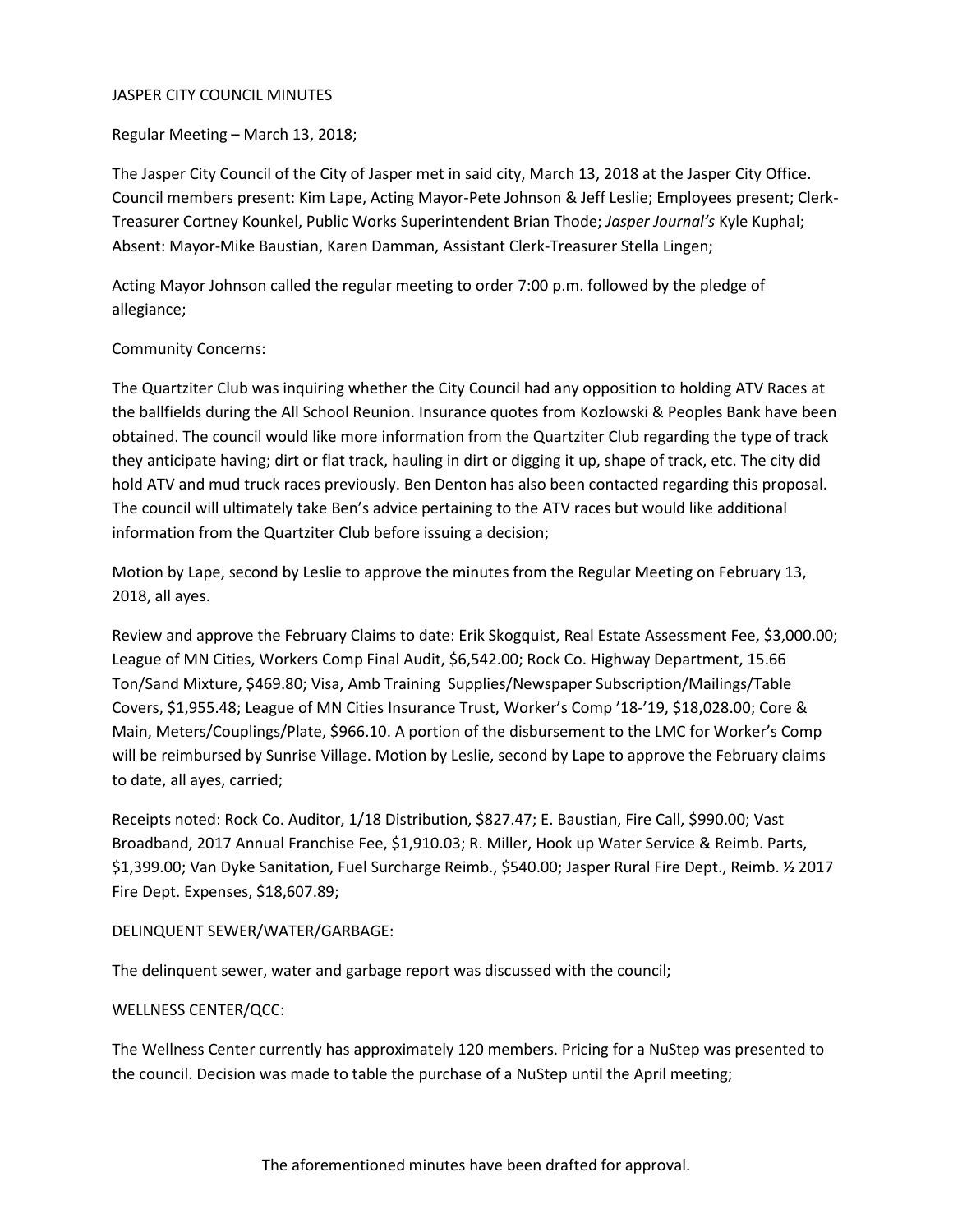FYI: The Garretson High School will be replacing all of their weight lifting equipment. The City of Jasper has first choice if we would like anything. Kounkel will verify whether this is an "all or nothing" purchase. The only equipment that the Wellness Center is lacking is a complete dumb bell set;

Kounkel mentioned purchasing some Christmas décor for the outside of the QCC. Will present ideas at the next council meeting;

There has been a request from the Jasper Area Historical Society for the Jasper Wellness Center to join their association. If the Wellness Center joins the Historical Society, it would have to join all the committees when asked. Decision was made to not join the Jasper Area Historical Society;

# NEW BUSINESS:

Motion by Leslie, second by Lape to approve the raises for city employees as discussed on February 13, 2018, retroactive to January 1, 2018; all ayes, carried;

Kounkel looked into the sewer relining debt process and informed the council of the first procedures. On average, each block will cost approximately \$10,000.00. A more exact number will be presented at the April council meeting;

# OLD BUSINESS:

Raising the contributions to individual retired Firemen was tabled until next month due to not have a quorum who could vote on Fire Department related material. Johnson mentioned it would be nice to see what other communities are paying. Kounkel will work on this for the April meeting;

The letter mailed to Frontier Communication was presented to the Council. Kounkel has not had any additional correspondence with Frontier Communication regarding the letter. However, it has been noticed that some pods were recently repaired;

# PUBLIC WORKS REPORT:

No land use permits were issued during the month of March;

Thode presented pricing for a sewer root cutter for the Jetter truck. The Public Works Department has been dealing with tree roots in the main recently. This device will help remove the roots without having to call in a third party. The root cutter mounts on the jetter hose, it then spins and pulls the roots out of the line. Motion by Leslie, second by Lape to purchase the root cutter for \$2800.00, all ayes, carried;

Thode received the 2017 Wastewater Treatment Facility Operational Award for the City of Jasper;

Thode mentioned that property owner Angel Garcia was going to be in attendance this evening regarding water in his garage and basement. Garcia was not present so Thode informed the council of the situation. Garcia has had water in his garage and basement recently due to the drain near the alley being plugged with gravel and ice. Garcia's garage and basement were built lower than the alley. The previous owners also had this issue. Mayor Baustian and Thode previously looked at the alley to determine if there was a solution to redirect the water away from Garcia's garage. However, based off of the neighboring properties there is no definite solution. Garcia will have to ensure the drain is clear;